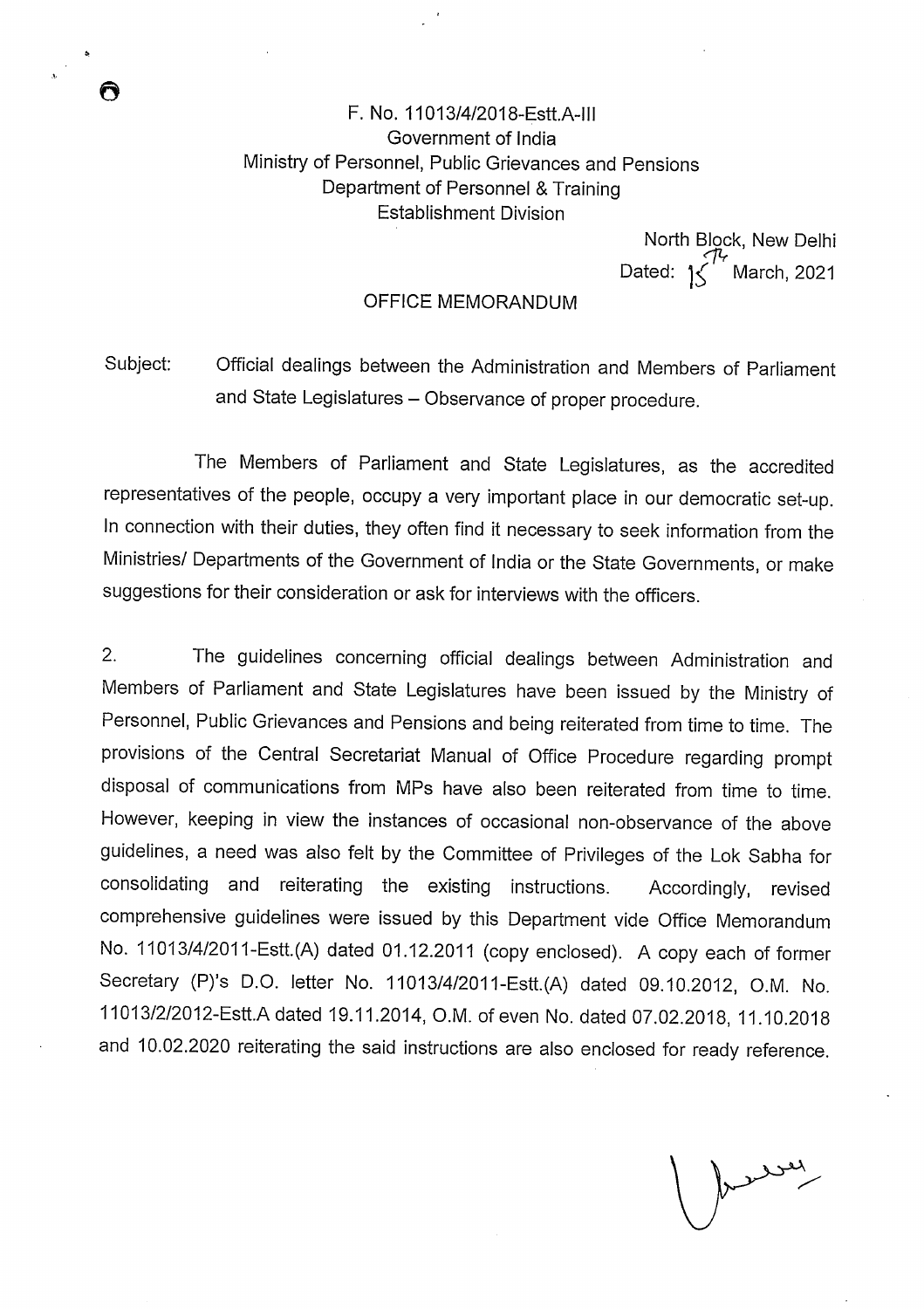3. In fact, recognizing the crucial role of Civil Services in serving the citizens, one of the aims of the recently launched National Programme for Civil Service Capacity Building (NPCSCB) is to create a workforce of public officials that is competent, efficient and trained to face the challenges of ever changing citizen-Government-society interface and all the officials should keep in view the broad underlying principles of this Programme to ensure and provide a citizen-centric governance within their allocated areas of responsibilities.

-2-

4. In view of the above, all the Ministries/ Departments are once again requested to ensure that instructions issued through aforementioned communications are followed by all officials concerned, both in letter and spirit. Violation of these guidelines will be viewed seriously.

5. Chief Secretaries of all States/ UTs are also requested to circulate these instructions to all State Government officials at the State/ Division and District levels and sensitize them with regard to their duties and obligations in so far as the movement of Members of Parliament in general and more particularly during Parliament sessions. It is also requested to periodically review implementation of these instructions.

6. Hindi version will follow.

 $\gamma$ 

(Umesh Kumar Bhatia) Deputy Secretary to the Government of India

End: As above.

To

A

- 1. All Ministries / Departments (as per standard list)
- 2. Chief Secretaries of all States / UTs (as per standard list)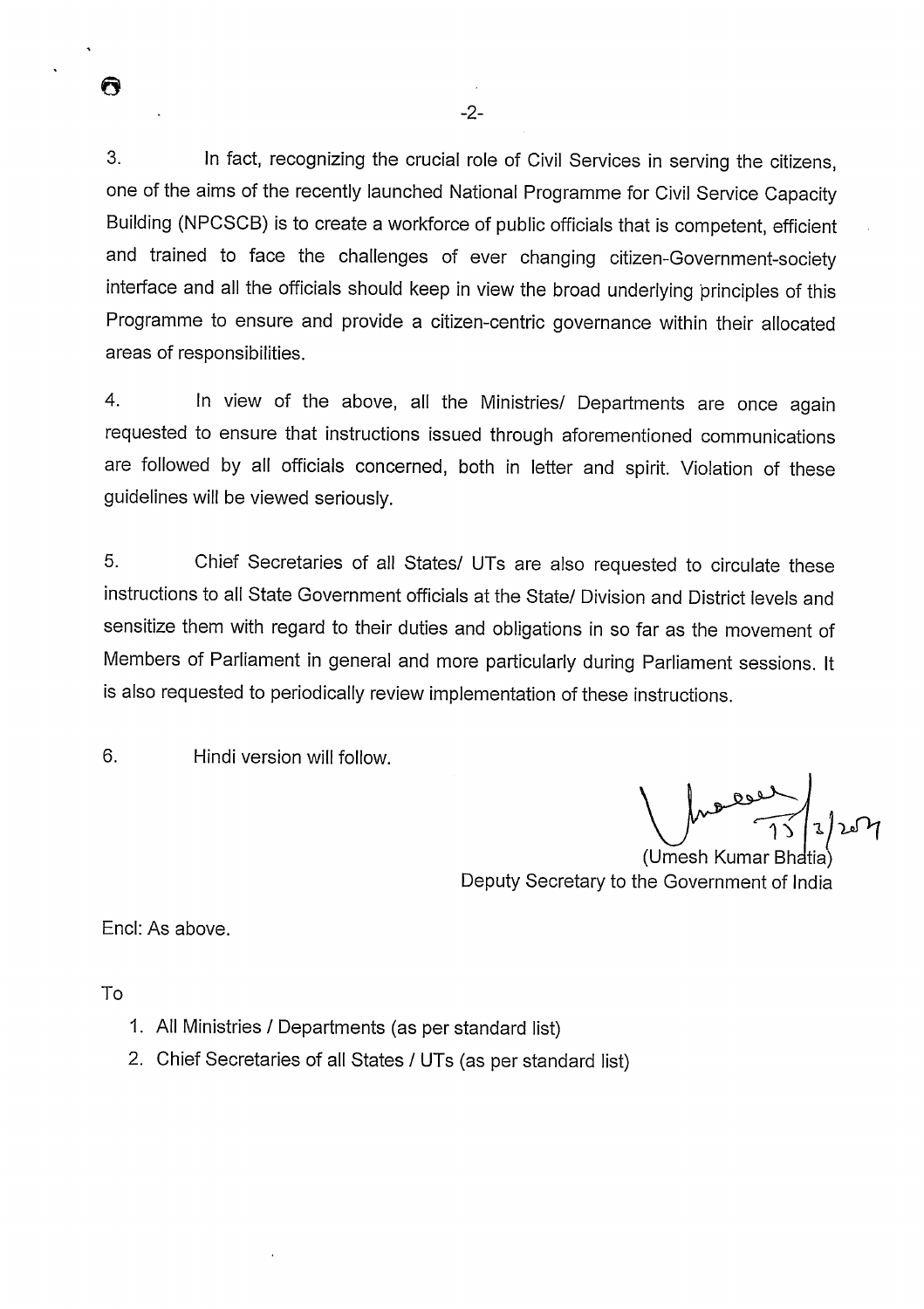Copy to:

Q

- 1. President's Secretariat, New Delhi.
- 2. Vice-President's Secretariat, New Delhi.
- 3. The Prime Minister's Office, New Delhi.
- 4. Cabinet Secretariat, New Delhi.
- 5. Rajya Sabha Secretariat/Lok Sabha Secretariat, New Delhi.
- 6. Office of the Hon'ble Speaker, Lok Sabha.
- 7. Office of the Comptroller and Auditor General of India, New Delhi.
- 8. Central Vigilance Commission, New Delhi.
- 9. Union Public Service Commission, New Delhi.
- 10. Staff Selection Commission, New Delhi.
- *II.* National Commission for Scheduled Castes, New Delhi.
- 12. National Commission for Scheduled Tribes, New Delhi.
- 13. National Commission for OBCs, New Delhi.
- 14. Secretary, National Council (JCM), 13, Feroze Shah Road, New Delhi.
- 15. CVOs of all Ministries/Departments.
- 16.All attached offices under the Ministry of Personnel, Public Grievances and Pensions.
- 17.ADG (M&C), Press Information Bureau, DoP&T
- 18. NIC, Department of Personnel & Training, North Block, New Delhi [for uploading the same on the website of this Ministry under the under the Head Notifications  $\rightarrow$ OMs & Orders $\rightarrow$  Establishment $\rightarrow$ CCS (Conduct)Rules & What's New]
- 19.Hindi Section, DoP&T for translation in Hindi.

(Umesh Kumar Bhatia) Deputy Secretary to the Government of India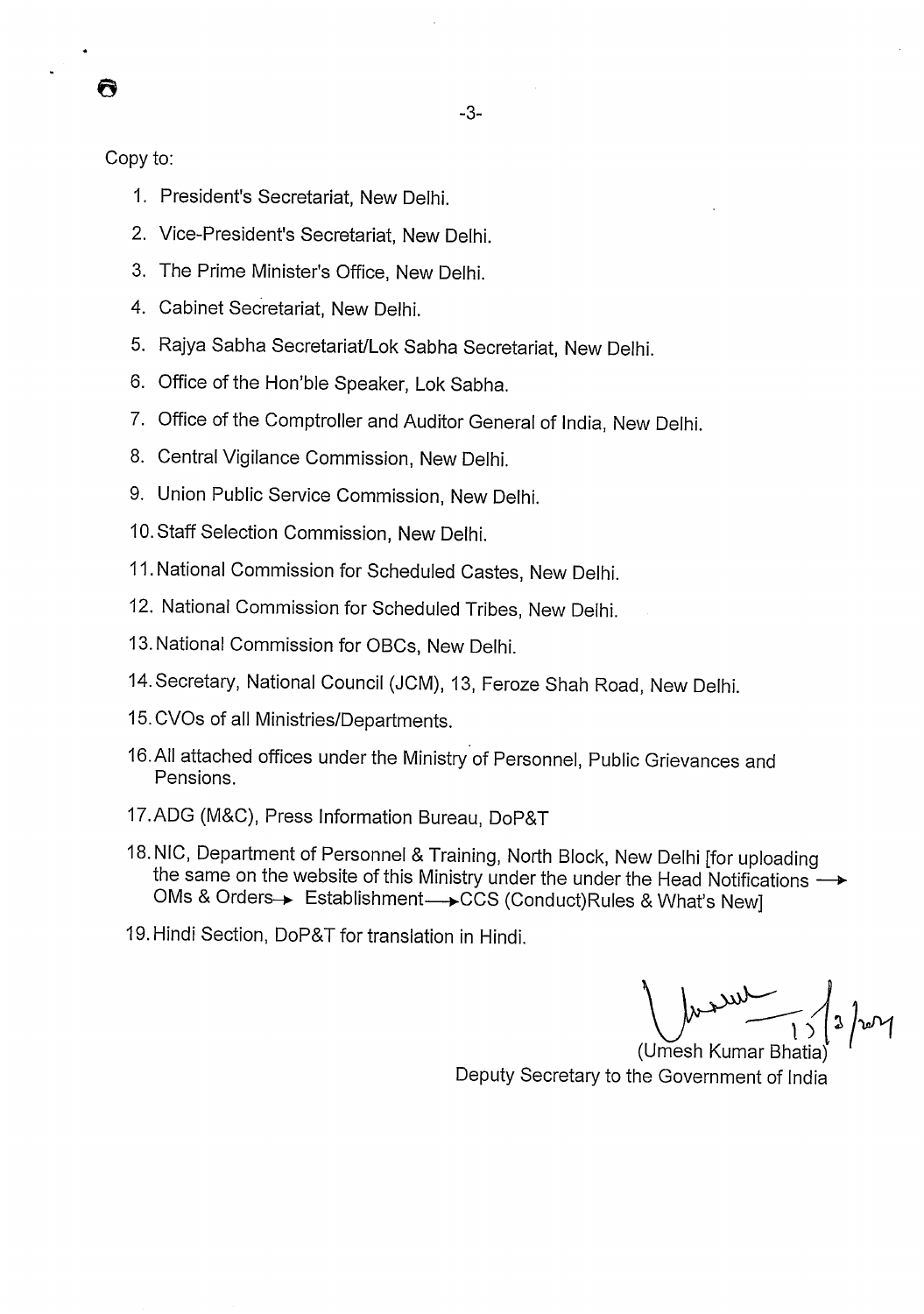#### No. 1101 34/Z011-Estt, (A) Government of India Ministry of Personnel, Public Grievances and Pensions (DepatmentofPorannetand Training)

#### North Block, New Delhi. O1" December, 2011

#### OFFICE MEMORANDUM

Subject: Official dealings between the Administration and Members of Parliament and State Legislatures - Observance of proper procedure.

The Members of Parliament and State Legislatures as the accredited .representatives of the people occupy a very important place in our democratic set-up. In connection with their dutles they often find it necessary to seek information from the Ministries/Departments of the Government of india or the State Governments, or make suggestions for their. consideration or ask for interviews with the officers. Certain well-recognized principles and conventions to govern the relations between the Members of Parliament/ State Legislatures and Government servants have already been established.

2. Reference is invited to the guidelines concerning the official dealings between Administration and Members of Parliament and State Legislatures which were issued by the Cabinet Secretariat (Department of Personnel and Administrative Refbrms, in the O.M. No *25118164-Estt.* (A) dated 08.11.1974). The importance of adherence to these guidelines was reiterated in the Department of Personnel and Training's O.M. No. 11013/6/2005-Estt, (A) dated 17.08.2007. The provisions of the Central Seoretarlat Manusi of *Office*  Procedure regarding prompt disposal of communications from MPs have also been reiterated by the Department of AdmInistrative Reforms and Public Grievances. The Minister of State for Personnel, Public Grievances and Pensions has also written to all Ministers in this regard vide D.O letter dated  $5<sup>th</sup>$  May, 2011, requesting that a mechanism may be set up to periodically monitor progress in disposal of references reoeived from Members of Parliament.

S. Some instances of non-adherence to the existing guidelines have been brought to Government's attention by Members of Parliament and a need has been felt for again sensitizIng all administrative authorities concerned.

4. The Central Secretariat Manual of Office Procedure provides followIng instructions for prompt disposal of letters from Members of Parilament:-

Correspondence with Members of Parliament—

- (i) Communications received from a Member of Parliament should be attended to promptly.
- (2) Where a communication is addressed to a Minister or a Secretary to the Government, it should, as far as practloabIbe rep11ed *to by*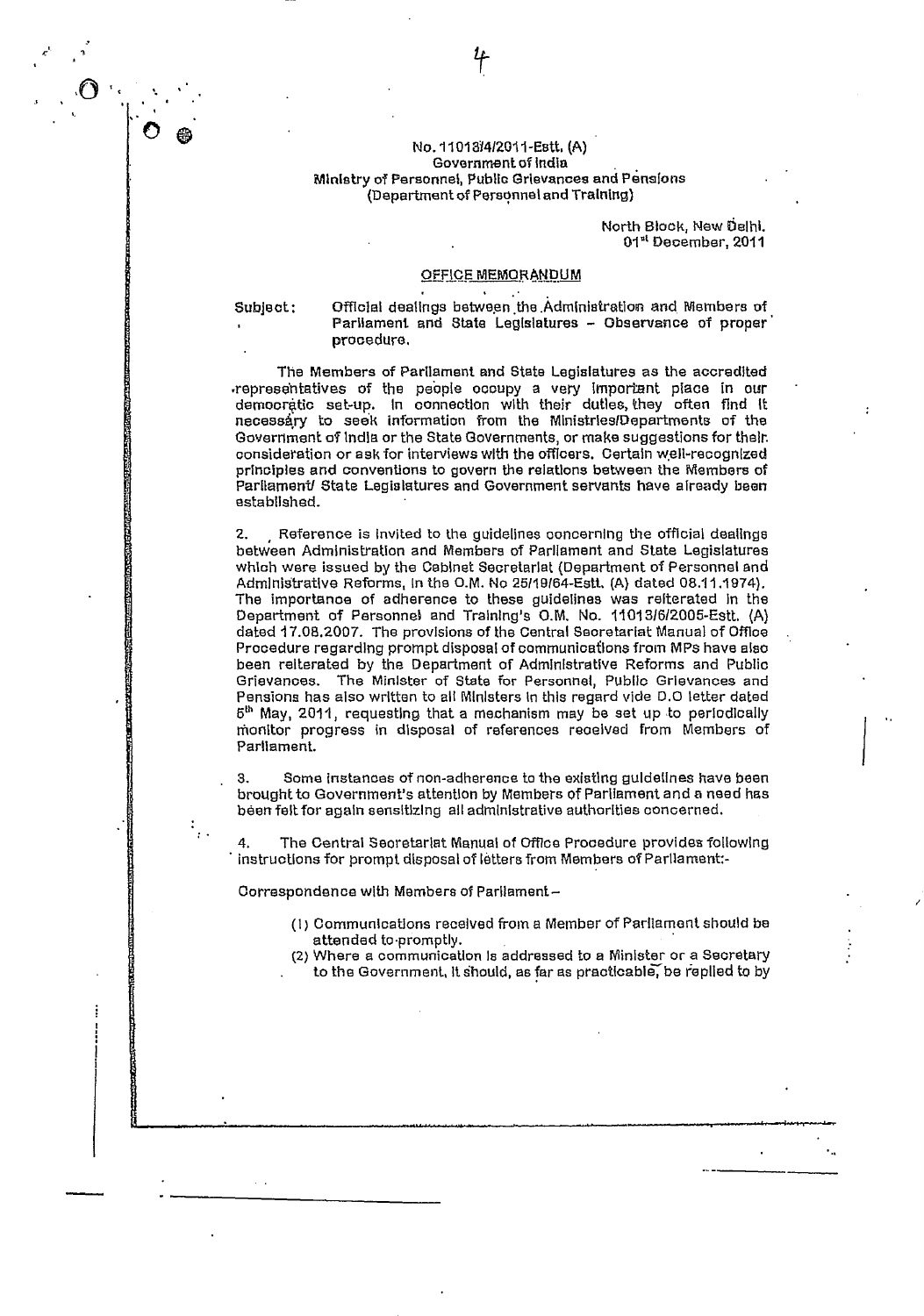سرسم

the Minister or the Secretary himself as the case may be. Where it is not practicable for the Minister to reply, a reply should normally be issued under the signature of an officer of the rank of Secretary to the Government.

- (3) Where a communication is addressed to the head of an attached or subordinate office, Public Sector Undertakings, Financial Institutions (including nationalized banks) Dlvlsion/Branoh in charge in a Minlstry/Department/Organization, it should be replied to by the addressee himself. in such cases, care may be taken to ensure that wherever policy Issues are involved, approval of the competent authority is obtained before a reply is sent. it should, however, be ensured that the minimum level at which such replies are sent to Member of Parliament is that of Under Secretary and that also In a polite letter form only.
- (4) information sought by a Member of Parliament should be supplied unless it is of suoh a nature that it would have been denied to him, If similar information had bean sought In Parliament.
- (5) While corresponding with Members of Parliament, It should be ensured that the letter is legible. Pre-printeci or cyciostyled replies should be scrupulously avoided.

*I'* 

İΩ

đВ

(6) In case a reference from an ex-member of Parliament is addressed to a Minister or Secretary, reply to such reference may be sent by the concerned Divisional Head alter obtaining approval of the Secretary of Ministry/Department.

In case the reference is addressed to a lower level officer, reply to such reference could be sent by the officer on his own in non-policy cases and after obtaining approval of the higher authorities in policy cases. Here also, it may be ensured that the. minimum level at which a reply is sent is that of an Under Secretary and that too in a polite letter form only.

Prompt response to letters received -

0,•

- (I) Each communication received from the Member of Parliament, a member of the public, a recognized association or a public body will be acknowledged within 15 days, followed by a reply within the next 15 days of acknowledgement sent.
- (2) Where a delay is anticipated in sending a final reply, or where the information has to be obtained from another Ministry or another office, an Interim reply may be sent within a month (fram;the date of receipt of the communication) indicating the possible date by which a final reply can be given.
- if any such communication is wrongly addressed to a department, should be transferred promptly (within a week) to the appropriate department under intimation to the party concerned.' (3)

5. The aforesaid guidelines also cover Official dealings between Administration and Members of Parliament/State Legislatures. in this context, attention is also Invited to FuIe 3(2A) of All India Service (Conduct)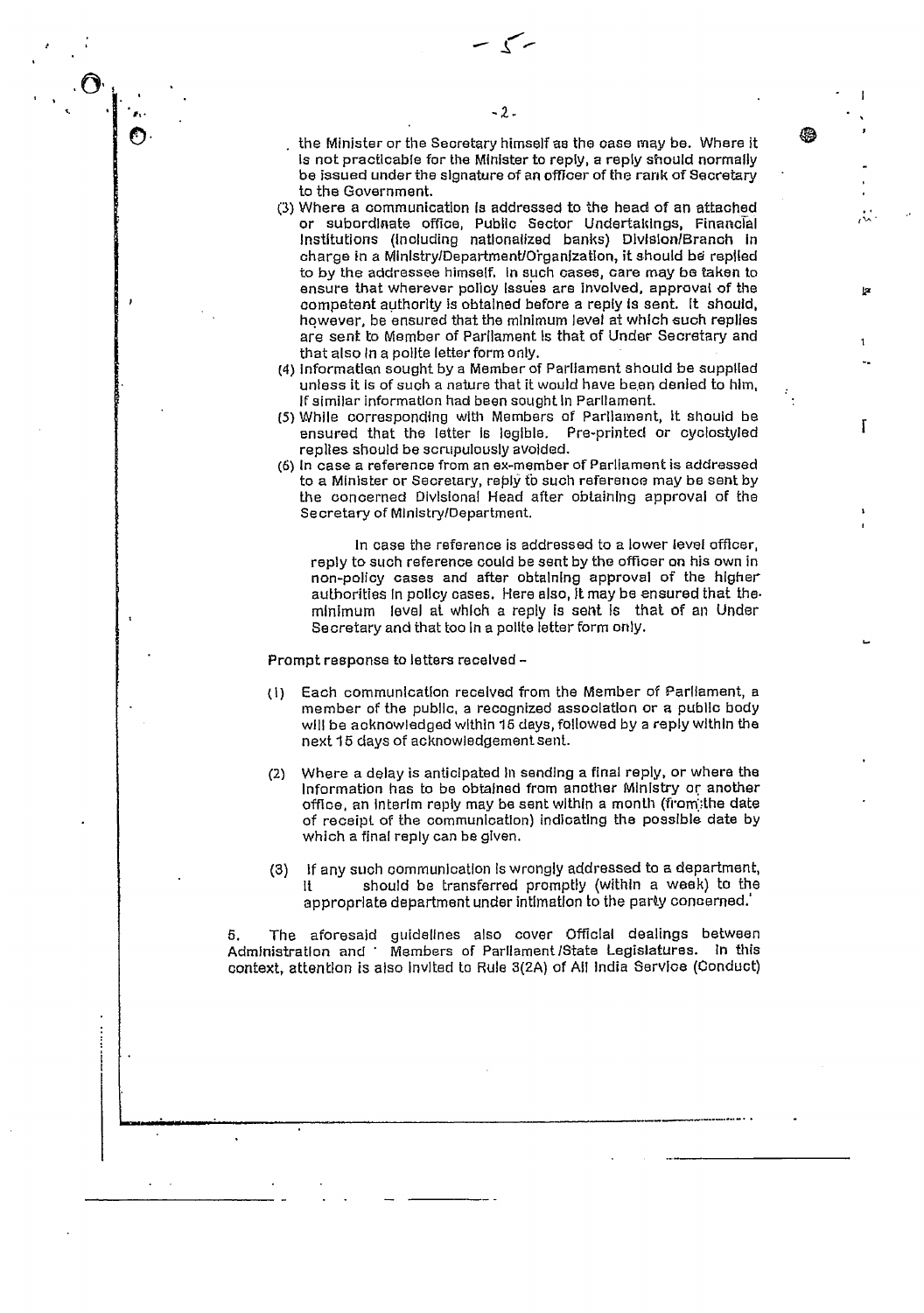Rule, 1968 and Rule 3-A of Central Civil Service (Conduct) Rules, 1964 which provide as follows:-

-3-

Every member of the service shall in the discharge of his duties act in a courteous manner and shall not adopt dilatory tactics in his dealings with the public or otherwise.

The existing instructions are hereby appropriately strengthened to emphasize the basic principles to be borne in mind by the Government servants while interacting with the Members of Parliament and State Legislatures. These are as follows :-

(i) Government servants should show courtesy and consideration to Members of Parliament and State Legislatures;

(ii) while the Government servants should consider carefully or listen patiently to what the Members of Parliament and of the Stats tiegislatures may have to say, the Government servant should always act according to his own best judgment and as per the rules;

(Ill) Any deviation from an appointment made with a Member of Parliament/State Legislature must be promptly explained to him to avoid any possible Inconvenience. Fresh appointment should be fixed in consultation with him;

(lv) An officer should be meticulously correct and courteous and rise to receive and **see** off s Member of Parliament/State Legislature visiting him. Arrangements may be made to receive the Members of Parliament when, after taking prior appointment, they visit the officer of the Gpverriment of lndla, State Government or local Government. Arrangements may also be made to permit entry of vehicles of the Members to these Offices subject to security requirements/restrictions;

(v) Members of Parliament of the area should invariably be invited to public functions organized by a Government office. Proper and comfortable Beating arrangements at public functions and proper order of seating on the dais should be made for Members keeping In view the fact that they appear above officers of the rank of Secretaries to Government of India In the Warrant of Precedence; The invitation cards and media events, If. organized for the function held in the constituency, may include the names of the Members of that constituency who have confirmed participation in these functions.

It is clarified that if a constituency of any Member of Parliament is spread over more than one District, the M,P should Invariably be invited to all the functions held in any of the Districts which are part of his/her constituency;

(vi) Where any meeting convened by the Government is to be attended by Membere of Parliament, special care should be taken to see that notice is given to them in good time regarding the date, time, venue etc. of the meeting. It should also be ensured that there is no slip in any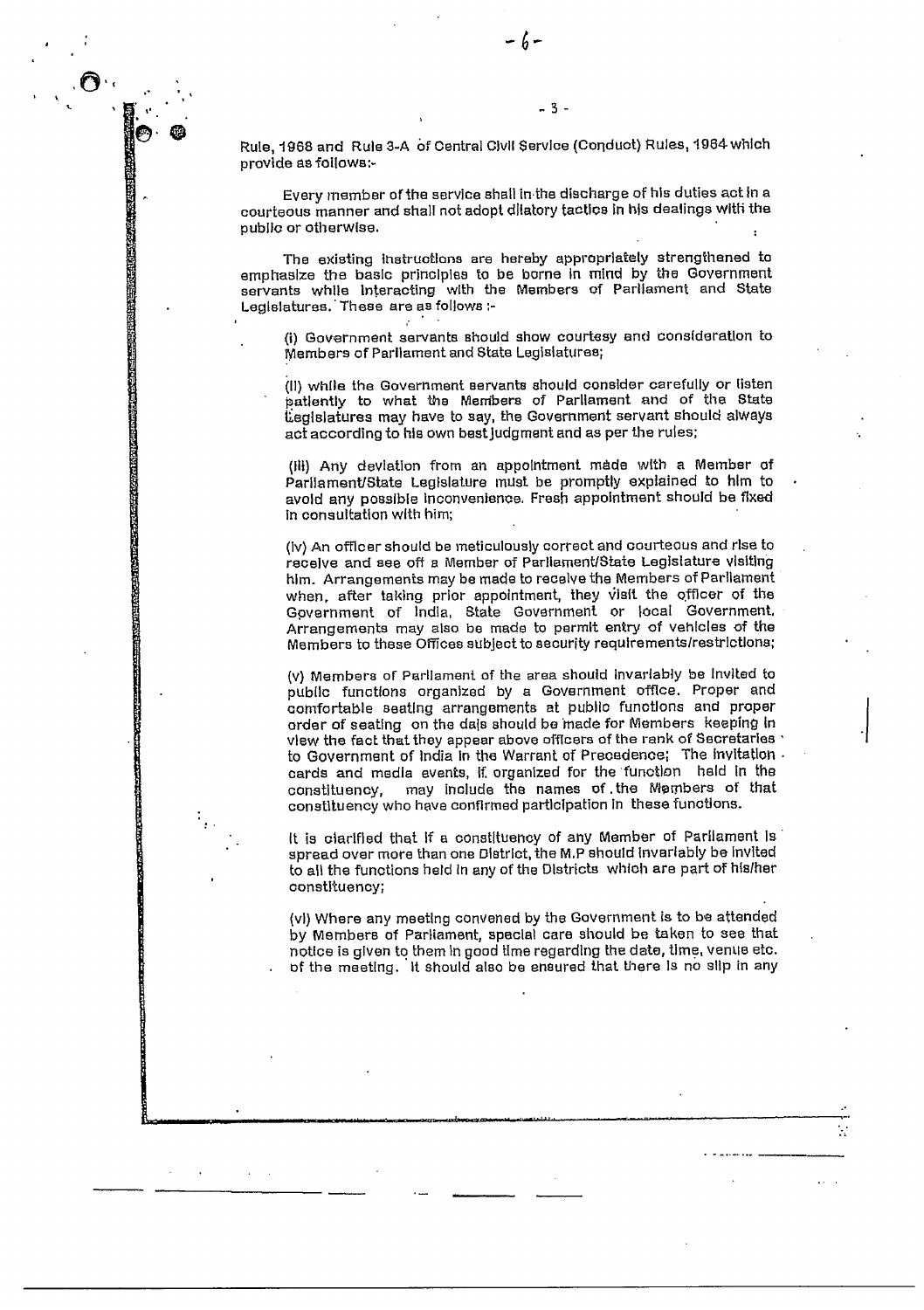matter of detail, however minor It may be. It should especially be ensured that:--

(a) intimations regarding public meetlngslfunctlons are sent through speedier communication devices to the M.Ps, so that they raoh them well in lime, and

(b) that receipt of intimation by the M..P is confirmed. by the officer(official concerned;

(vii) Letters from Members of Parliament and Members of State Legislatures must be promptly acknowledged, and a reply sent at an appropriate level expeditiously as per the relevant provisions of the Central Secretariat Manual of Office Procedure;

(viii) Information or statistics relating to matters of local importance must be furnished to the MPs and MLAs when asked for. The information so supplied should be specific and answer the points raised. A soft copy of the information should also be sent to the Member via e-mail;

(ix) If the information sought by a Member of Parliament cannot be given and Is to be refused, instructions from a higher authority should be taken and the reasons for not furnishing the information should be given in the reply;

(x) Wherever any letter from a Member of Parliament is in English and the reply is required to be given in Hindi In terms of the Official Languages Act, 1963 and the rules framed there under, an English translation should also be sent along with the reply for the convenience of such Members of Parliament from non Hindi speaking areas;

(xi) References from the Committees of Parliament must be attended to promptly;

(xli) The officers should not ignore telephonic messages left for them by the Members of Parliament/State Legislatures in their absence and should try to contact at the earliest the Member of Parliament/State Legtsiature concerned. These Instructions also Include **5MB** and amails received on official mobile telephones which also should he replied to promptly and on priorlty-

(xiii) All Minlstries/Departments may ensure that the powers of Members of ParliamentiState Legisiatures as Chairpersonsl Members of committees under various Centrally Sponsored/Central Sector government schemes are clearly and adequately defined; and

(xiv) A Government servant, should not approach MPs!MLAs for sponsoring his individual case as bringing or attempting to bring political or non-official or other outside influence is prohibited under the conduct Rules e.g. Rule IS of the All India Service (Conduct) Rules, 1968 and Rule 20 of the Central Civil Services (Conduct) Rules.

爬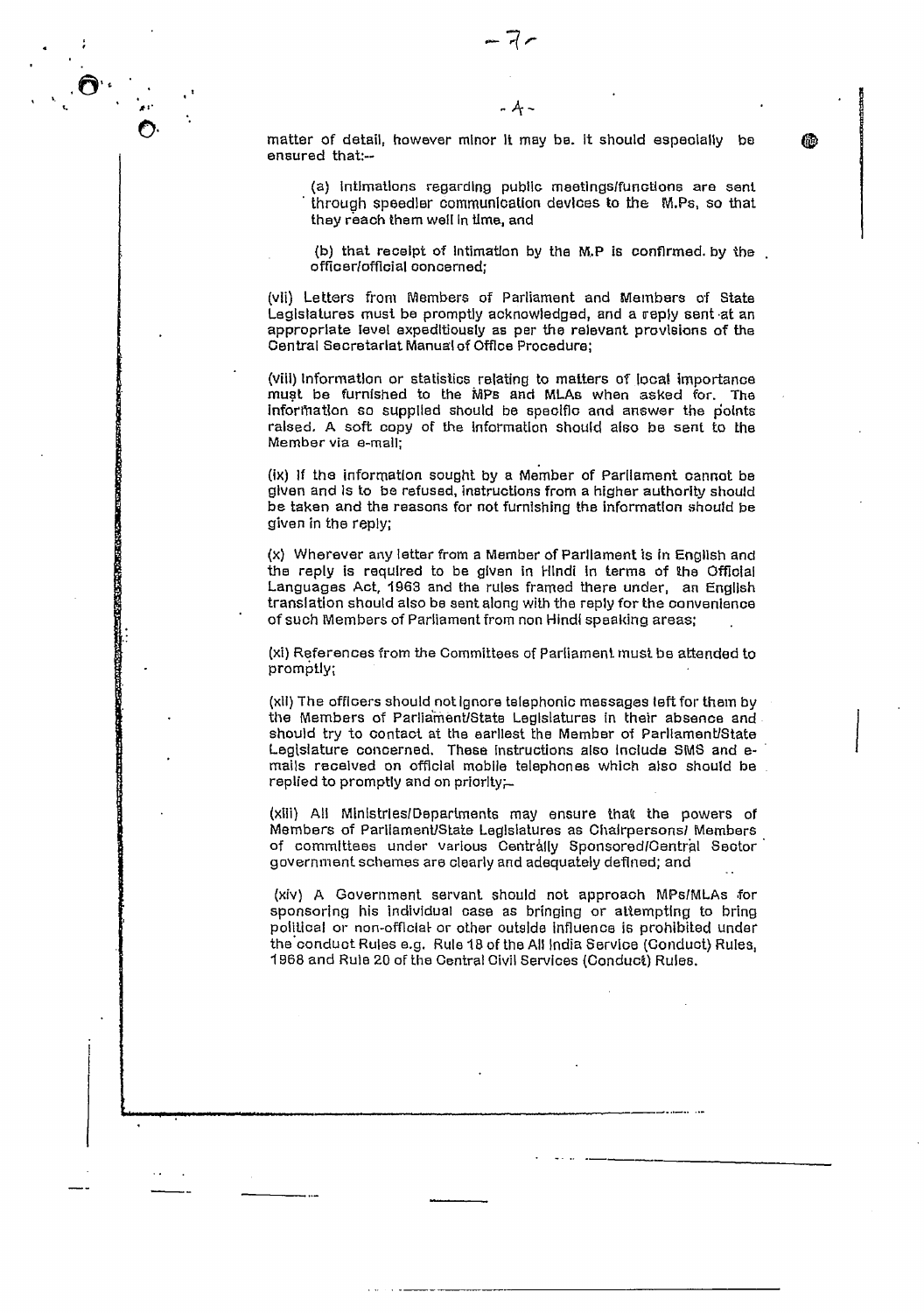6. All Ministries/Departments are requested to ensure that the above basic principles and Instructions are followed by all officials concerned, both in letter and spirit. Violation of the guidelines laid down on this subject will be viewed seriously.

7. Any violation of relevant Oonduot Rules in this regard, which violation is established after due enquiry will render the Government servant concerned liable for appropriate punishment as per Rule.

 $\subset \mathbb{R}$ (C.A. Sub ramanfan)

Joint Secretary to the Government of India

To

. All the Ministries/Departments of Government of India

Copy to;-

- I. Presidents Secretariat/ Vice Presidents Secretariat.
- 2.. PMOlCabinet Secretariat,
- 3. Comptroller and Auditor General of India.
- 4. UPSC/SSC/LBSNAA/ISTM/CVC/CIC.<br>5. Lok Sabha Secretariat/ Rajya Sabha

Lok Sabha Secretariat/ Rajya Sabha Secretariat.

6. All Officers/Sections in Ministry of Personnel, PG & Pension.

7. NlC, DOPT-please upload this OM on this Department's website.

Copy also to:

t

an carrier

Chief Secretaries of all States I UTs with a request to circulate these instructions to all State Government officials at the State/Division and District levels and to periodically review implementation.

(CA. StbramanIan)

Joint Secretary to the Government of India

-5-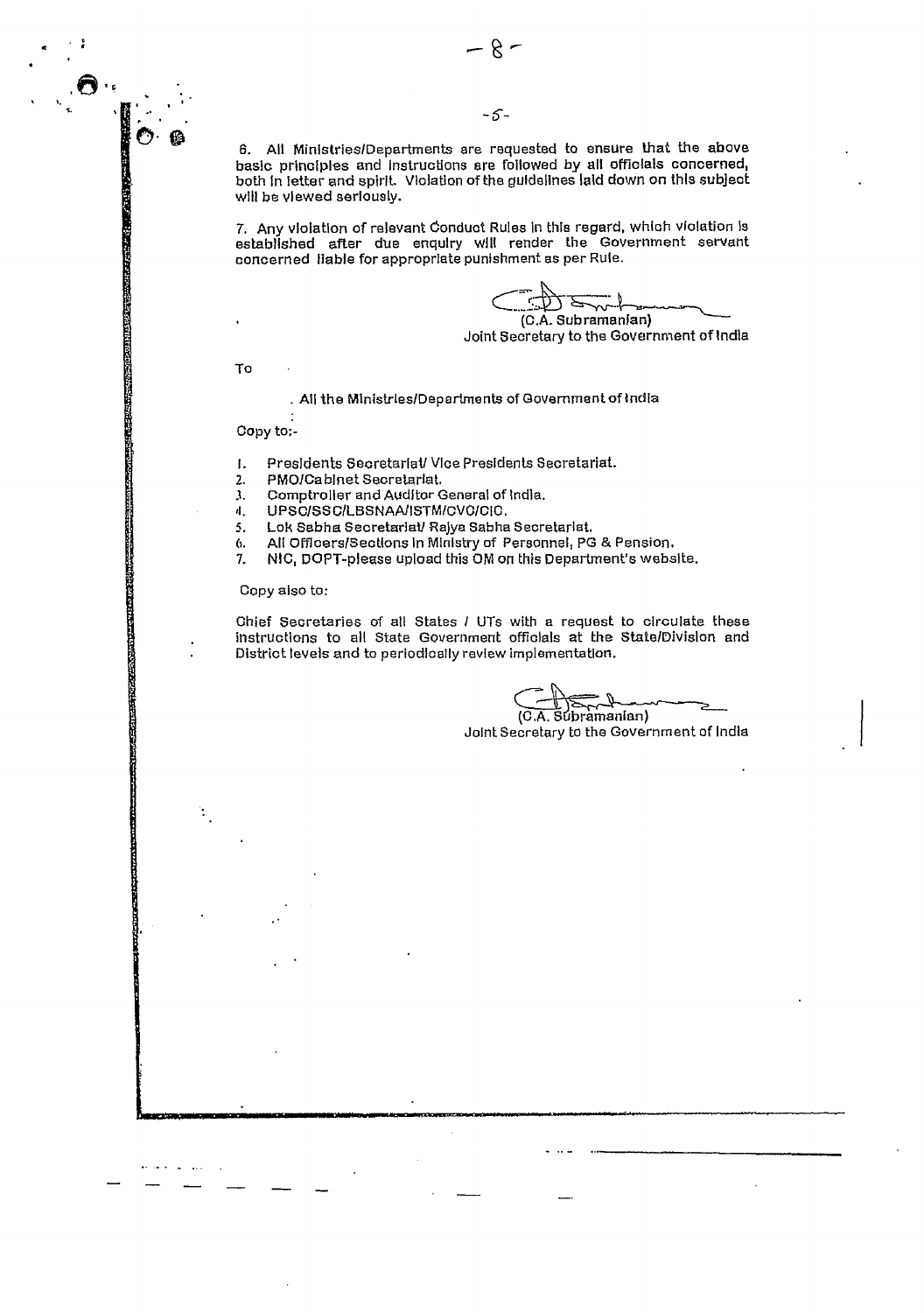K. Misra सनिव Secretary Tele 123094848 23092056  $1.0<$ 23094500

# D.O.No.I.1013/4/2011-Estt.A

कार्भिक, लोक शिकामत तथा पेशन भंत्रालय नोर्थ व्हाक, नई दिल्ली - 110001 GOVERNMENT OF INDIA सत्यपेत जगरा DEPARTMENT OF PERSONNEL & TRAINING MINISTRY OF PERSONNEL, PUBLIC GRIEVANCES **AND PENSIONS** NORTH BLOCK, NEW DELHI - 110001 Website: http://persmin.gov.in<br>9th October, 2012

भारस संस्कार

कार्भिक और प्रशिक्षण विभाग

Dear Chief Secretary,

You would be aware that guidelines concerning official dealings between Administration and Members of Parliament and State Legislatures have been issued by the Ministry of Personnel, Public Grievances and Pensions. However, keeping in view certain instances of occasional non-observance of the above guidelines, the Committee of Privileges of the Lok Sabha recommended consolidation and reiteration of the existing instructions so that all concerned are aware of the same. Accordingly, revised comprehensive guidelines have been issued by this Department vide Office Memorandum No.11013/4/2011-Estt.A dated 1st December, 2011. Copy of this O.M. was also forwarded to the Chief Secretaries of all the States/UTs vide D.O. letter dated 8.12.2011 from my predecessor with the request that these instructions may be circulated to all officials of the State Government for compliance.

 $\ddot{z}$  $\triangle$  copy of the above instructions dated 1st December, 2011 is again enclosed. It is once again requested that these instructions may be circulated to all officials of the State Government for compliance.

Some Members of Parliament have brought to the notice of this Department  $\overline{3}$ . directly or through Lok Sabha / Rajya Sabha Secretariat that District level officials have not been showing them due regard and courtesy. This has also been raised in the recent meeting of the Committee on violation of Protocol Norms and Contemptuous Behaviour of Government Officers with Members of Lok Sabha constituted by the Flon'ble Speaker, It is, therefore, advised that implementation of the above mentioned instructions are to be periodically reiterated and reviewed in the Conference of District Magistrates / Collectors and Superintendent of Police of your States / UTs

4. You may please issue necessary directions to the district level officers and send a copy to this Department for its onward transmission to the Lok Sabha Secretariat, as desired by them.

With regards,

Yours sincerely,

I

 $\mathcal{A}_{C}$  (P.K. Misra)

 $(B_7 \wedge B_7)$ <br>Chief Secretaries of all States / UTs  $(As$  here list)

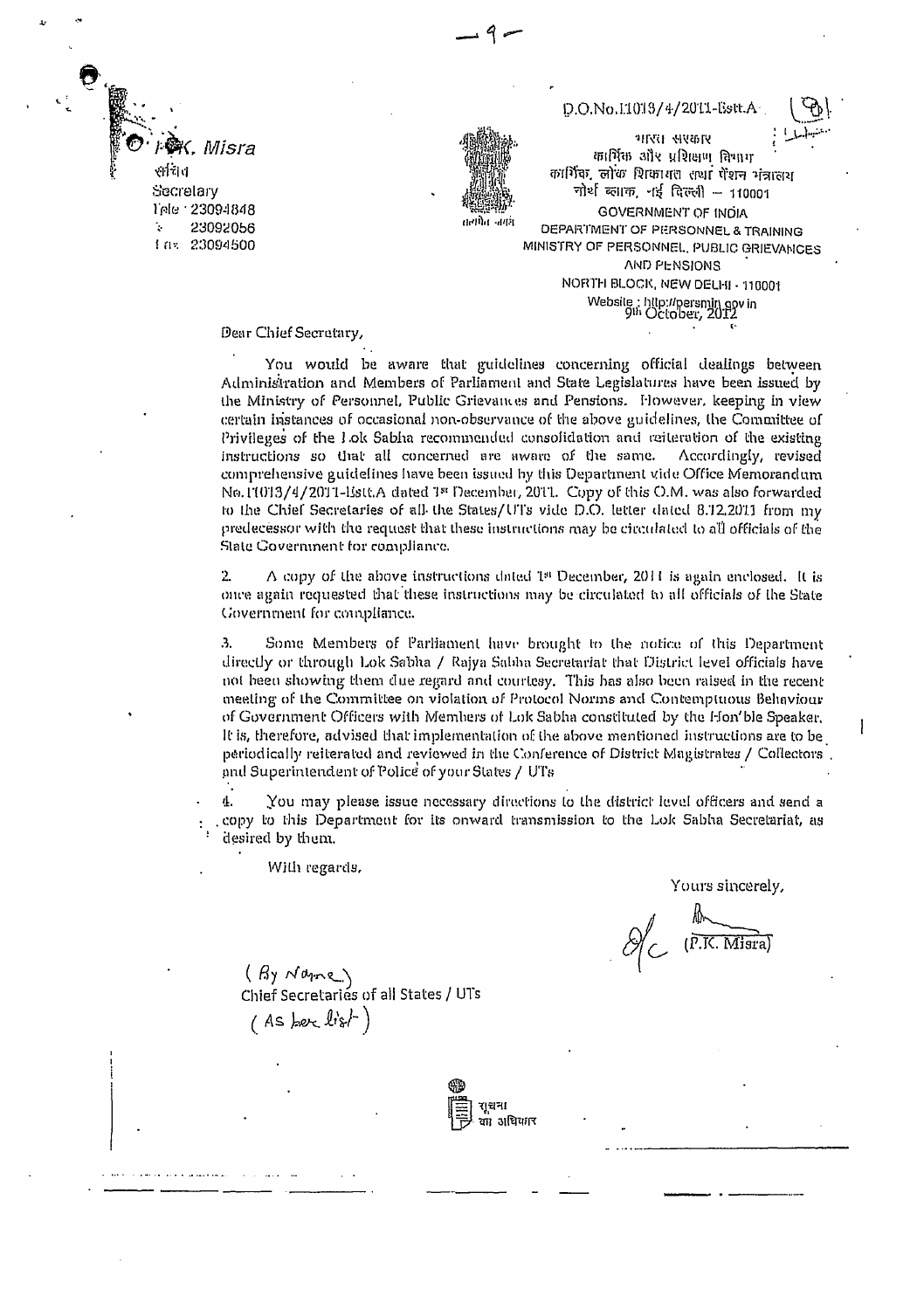# Copy alongwith enclosures to:

Ø

1. 5h. Sanjay Kothari, Secretary, D/o Administrative Reforms and Public Grievances, Sardar Patel Bhawan, New Delhi with the request to make it as one of the Agenda Items for discussing in the Annual Chief Secretaries Conference...

 $\bar{J}$  .

- 2. Sh. V.R. Ramesh, Joint Secretary, Tok Sabha Secretarial (Privileges & Ethics Branch, Parliament House, New Delhi w.r.t. their O M. No. 12/1/2012-CoPV dated 13.9.2012.
- 3. Sh. Alok Rawat, Secretary (Coordination), Cabinet Secretarial, New Delhi

 $|_{\mathcal{O}}$  .

Mome Kundra)<br>Luiy Xecretary (Est)

ম্লামিণিক an an<br>Sama ÷. 09 OCT 2012 জন্নহীয়ে এটা ๎<sub>ଐ</sub>ଽଊ୲ଽଌ୰୵ଽଽ୲ଡ଼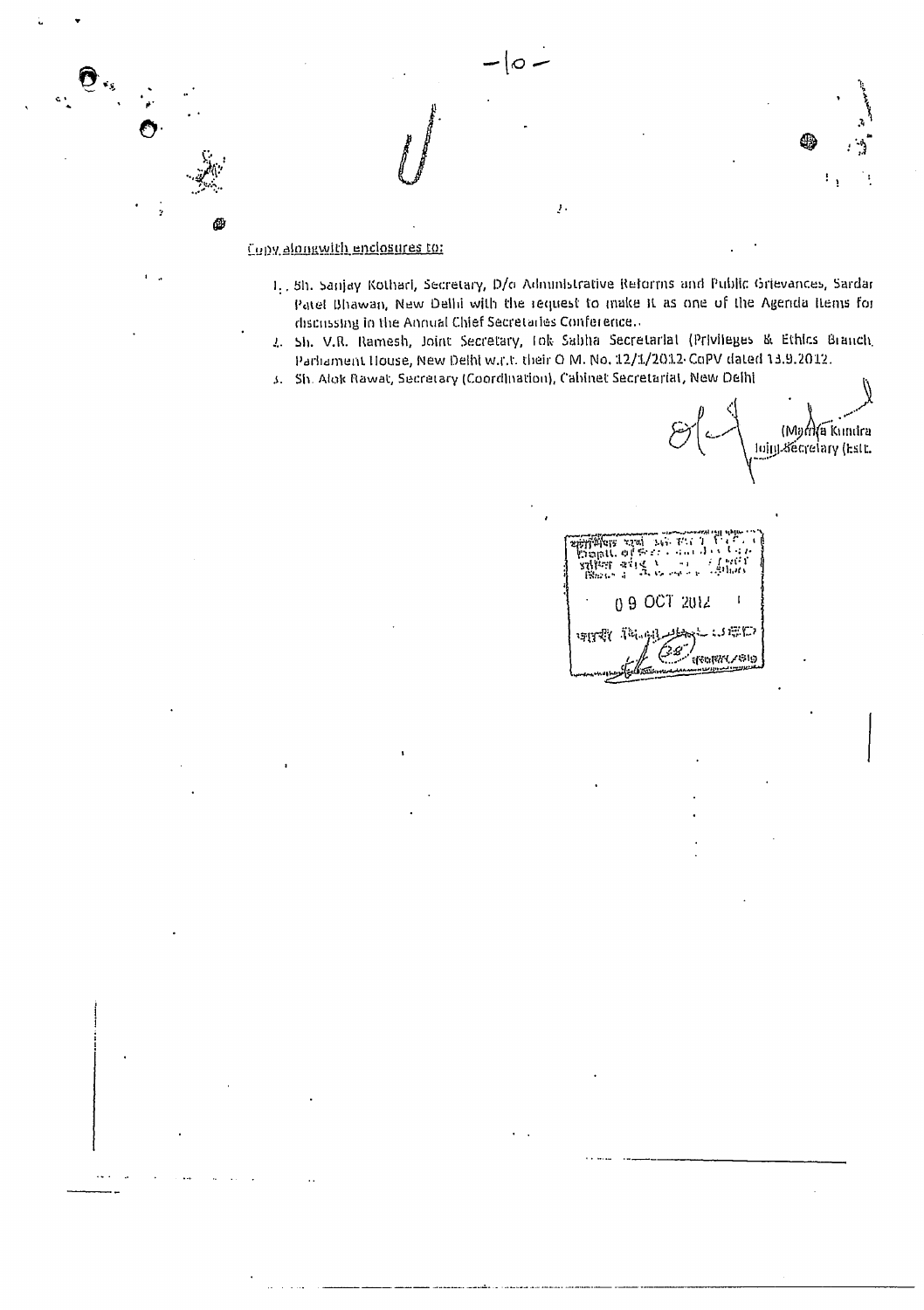

#### F.No. 110 13/2/2012-Bstt.A Government of India Ministry of Personnel, Public Grievances arid Pensions Department of Personnel & Training Establishment Division

North Block, New Delhi Dated November 19th, 2014

Subject: Official dealings between the Administration and Members of Parliament and State legislatures — Observance of proper procedure.

The Members of Parliament and State Legislatures as the accredited representatives of the people'occupy a very important place in our democratic set-up. In connection with their duties, they often find it necessary to seek information from the Ministries/ Departments of the Government of India or the state Governments, or make suggestions for their consideration or ask for interviews with the officers.

2. The guidelines concerning official dealings between Administration and Members of Parliament and State Legislatures have been issued by the Ministry of Personnel, Public Grievances and Pensions and reiterated From time to time. The provisions of the Central Secretariat Manual of Office Procedure regarding prompt disposal of communications from MPs have also been reiterated from time to time. However, keeping in view the instances of occasional non-observance of the above guidelines, a need was felt by the Committee of Privileges of the Lok Sabha for consolidating and reiterating the existing instructions. Accordingly, revised comprehensive guidelines were issued by this Department vide Office Memorandum No. 11013/4/2011-Estt.(A) dated 1st December 2011 (copy enclosed). A copy of former Secretary (P)'s D.O. No. 11013/4/2011-13stt.(A) dated 9<sup>th</sup> October, 2012 reiterating the said instructions is also enclosed for ready reference.

3. The Committee on Violation of Protocol Norms and Contemptuous Behaviour of Government Officers with Members of Lok Sabha in Paragraph 63 of its First Report tabled in the Lok Sabha on 06.02.2014 has recommended that this Department may sensitise all civil servants and officials in various Ministries and Departments particularly under them for strict compliance of the instructions relating to official dealings issued in this regard between the Administration and the Members of Parliament.

4. The Committee on Violation of Protocol Norms and Contemptuous Behaviour of Government Officers with Members of Lok Sabha at its first sitting held on 28 October, 2014, also- felt that the consolidated instructions/ guidelines issued by the Department of Personnel & Training (DoPT) on 1 December, 2011 on Official Dealing between Administration and Members of Parliament need to be again circulated to all concerned Executive Functionaries.

5. . All Ministries/ Departments are requested to ensure that the above basic principles and instructions are followed by all officials concerned, both in letter in spirit. Violation of the guidelines laid down on this subject will be viewed seriously.

6. Chief Secretaries of all States/ UTs are requested to circulate these instructions to all State Government officials at the State/ Division and District levels and to periodically review implementation.

(il/fL. Vaidyanathan)

Director (Establishment)

To

1. All Ministries / Departments (as per standard list)

2. Chief Secretaries of all States *I* UTs (as per standard list)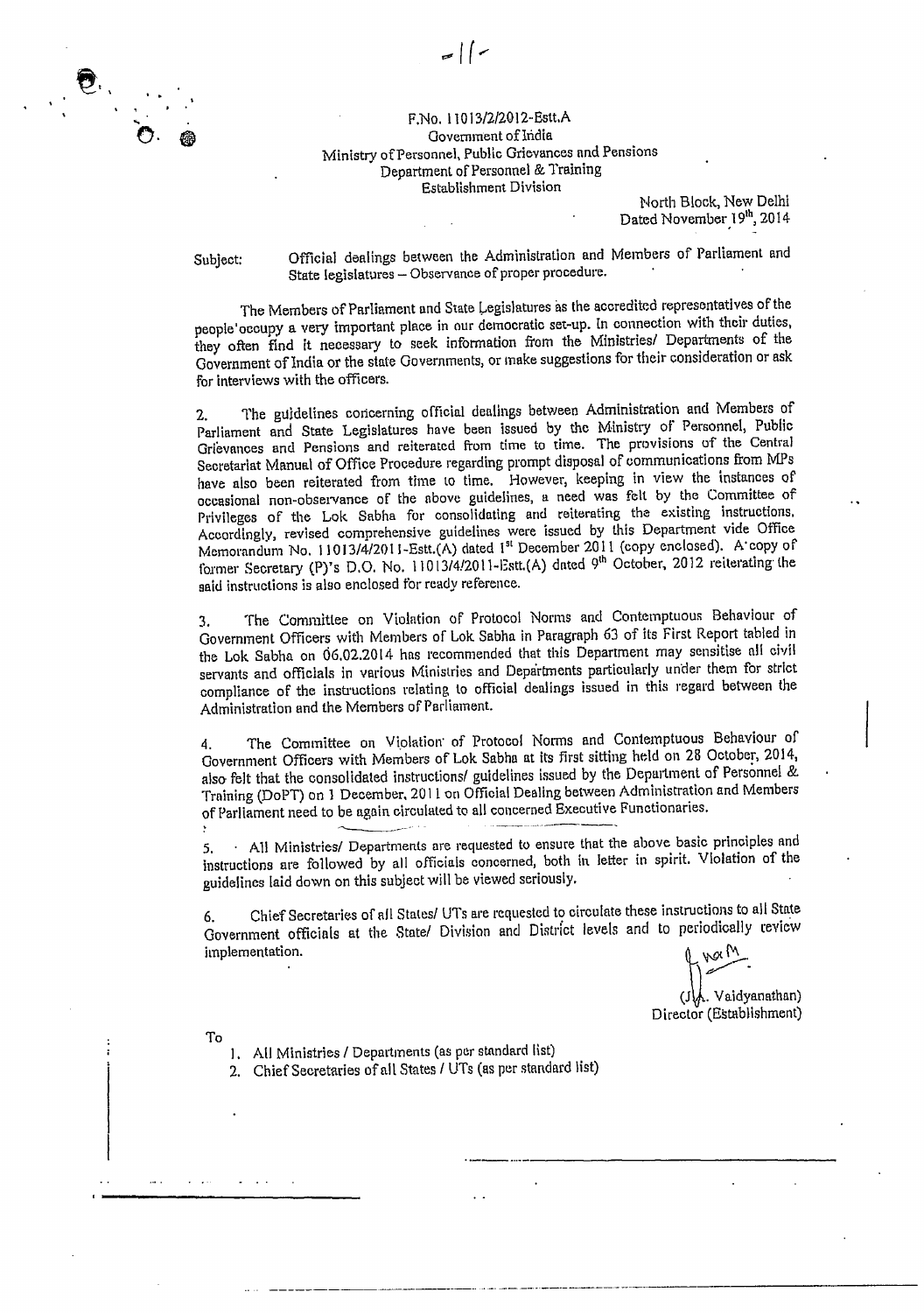#### F. No. 11013/4/2018-EStt.A-111 Government of India Ministry of Personnel, Public Grievances and Pensions Department of Personnel & Training Establishment Division

North Block, New Delhi Dated 7th February, 2018

#### OFFICE MEMORANDUM

دید.

 $\ddot{\phantom{1}}$ 

 $\overline{\phantom{a}}$ 

÷

سواد المسترد والمرتبة

Subject: Official dealings between the Administration and Members of Parliament and State legislatures - Observance of proper procedure.

The Members of Parliament and State Legislatures, as the accredited representatives of the people, occupy a very important place in our democratic set-up. In connection .with their duties, they often find *it* necessary to seek information from the Ministries/ Departments of the Government of India or the State Governments, or make suggestions for their consideration or ask for interviews with the officers.

2. The guidelines concerning official dealings between Administration and Members of Parliament and State Legislatures have been issued by the Ministry of Personnel, Public Grievances and Pensions and reiterated from time to time. The provisions of the Central Secretariat Manual of Office Procedure regarding prompt disposal of communications from MPs have also been reiterated from time to time. However, keeping in view the instances of occasional non-observance of the above guidelines, a need was felt by the Committee of Privileges of the Lok Sabha for consolidating and reiterating the existing instructions. Accordingly, revised comprehensive guidelines were issued by this Department vicle Office Memorandum No. 11013/4/2011- Estt.(A) dated 1st December 2011 (copy enclosed). A copy of former Secretary (F) 'S D.O. No. 1 1013 / 4 / 2011 -Estt. (A) dated 9th October, 2012 and 0. M. No. 11013/2/20 12-Estt.A dated 19.11.20104 reiterating the said instructions are also enclosed for ready reference.

3. The Committee on Violation of Protocol Norms and Contemptuous Behaviour of Government Officers with Members of Lok Sabha in its Second Report tabled in the Lok Sabha on 4.01.2018 has recommended that the consolidated instructions/ guidelines on Official dealing between the Administration and Member of Parliament and State Legislature should strictly be complied by all the Government servants, both in letter and spirit.

4. The Committee on Violation of Protocol Norms and Contemptuous Behaviour of Government OlTicers with Members of Lok Sabha in Paragraph 43 of its Third Report tabled in the Lok Sabha on 4.01.2018 has recommended discouraging and desisting the State Governments to involve Private<br>companies/ agencies in organizing/ sponsoring functions which companies/ agencies in organizing/ sponsoring essentially fall under the domain of State Governments.

Contd……

 $dC$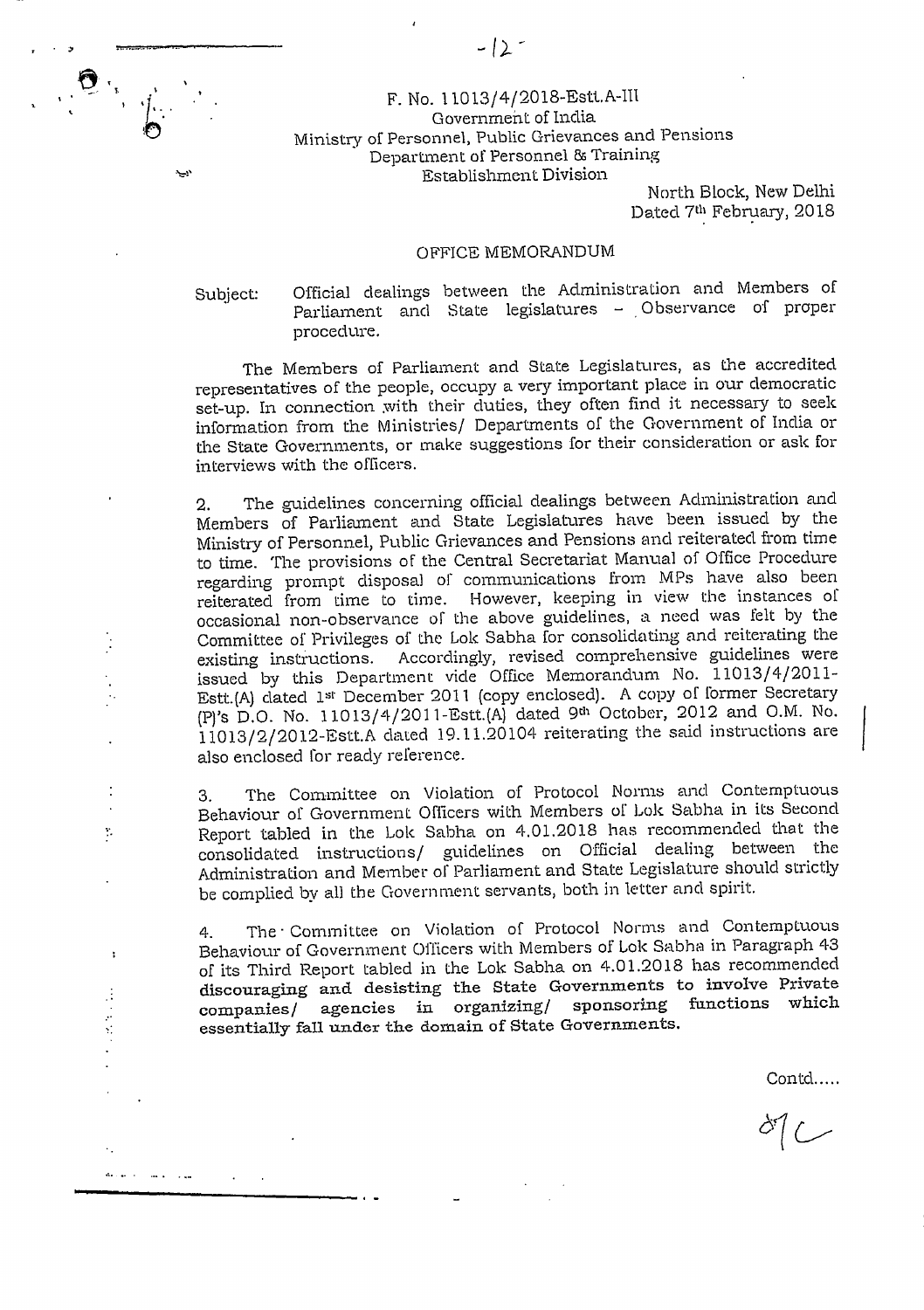$-2-$ 

All Ministries/ Departments are requested to ensure that the above basic 5. principles and instructions are followed by all officials concerned, both in letter and spirit. Violation of the guidelines laid down on this subject will be viewed seriously.

Chief Secretaries of all States/ UTs are requested to circulate these 6. instructions to all State Government officials at the State/ Division and District levels and to periodically review implementation.

(Nitin Gupta) Under Secretary to the Government of India Tel: 011-23040264

Encl: As above.

O) C

To

 $\begin{array}{c} \frac{1}{2} & \frac{1}{2} \\ \frac{1}{2} & \frac{1}{2} \\ \frac{1}{2} & \frac{1}{2} \end{array}$ 

- 1. All Ministries / Departments (as per standard list)
- 2. Chief Secretaries of all States / UTs (as per standard list)

| म्भामका सूच सम्प्राप्तका ख्रेलीका<br>Depti. efféérmeil à Tre.<br>Bepti. efféérmeil à Tre.<br>stret effé f <sup>eister</sup> ef <del>gér</del> r<br>Regella a lleanio Boshon |
|-----------------------------------------------------------------------------------------------------------------------------------------------------------------------------|
| $177$ FEB $200$                                                                                                                                                             |
| जारी किया/ISSUED<br>रुरताक्षर/Sig.                                                                                                                                          |
|                                                                                                                                                                             |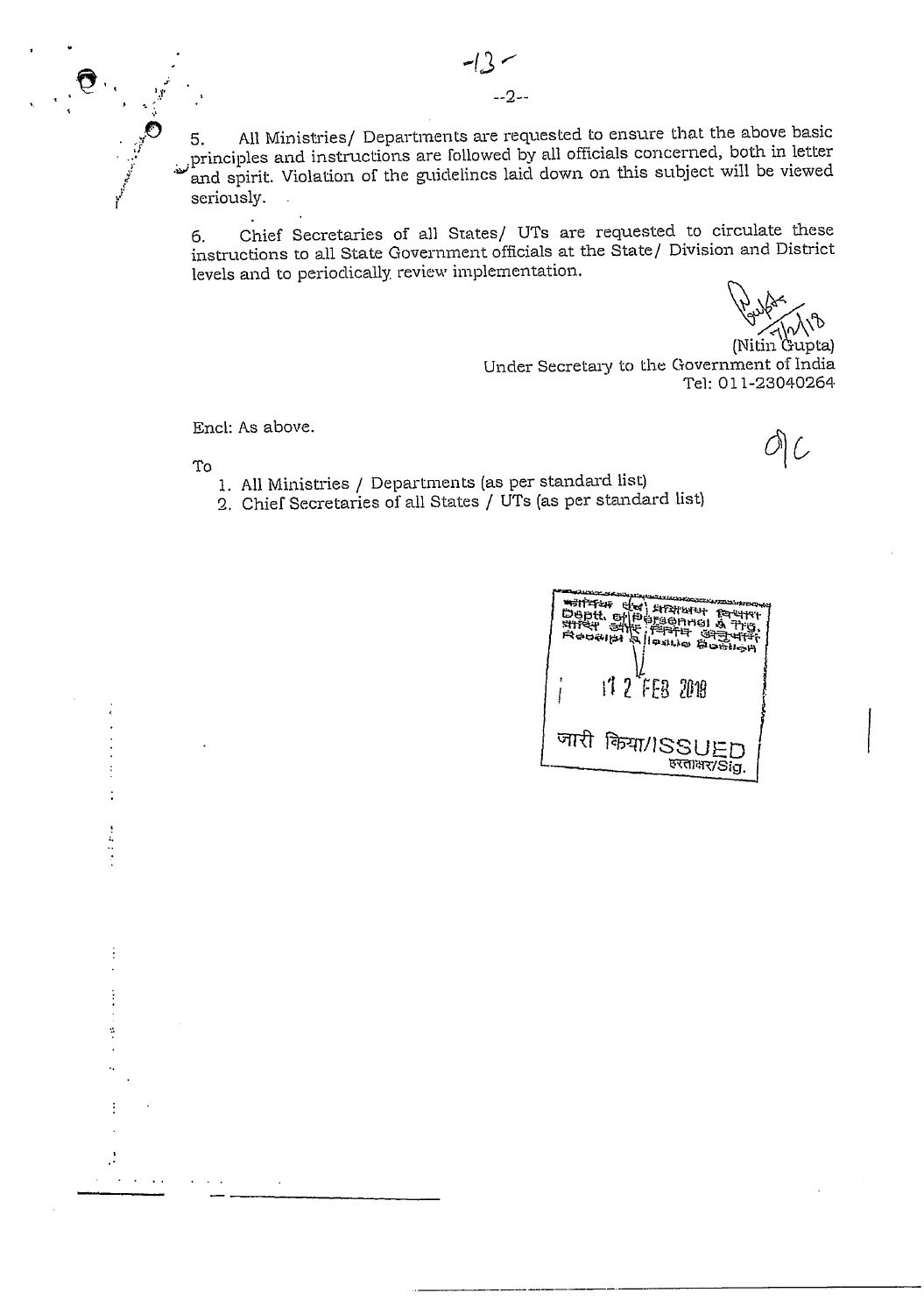## F. No. 11013/4/2018-Estt.A-III Government of India Ministxy of Personnel, Public Grievances and Pensions Department of Personnel & Training Establishment Division

North Elock, New Delhi Dated 11 October, 2018

# OFFICE MEMORANDUM

# Subject: Official dealings between *the* Administration and Members of Parliament and State legislatures - Observance of proper procedure.

The undersigned is directed to refer to this Department's Office Memorandum No. 11013/4/2011-Estt.(A) dated 1st December 2011 subsequently reiterated vide D.O. letter dated the October 9, 2012 from Secretary (Personnel), O.M. No.<br>11013/2/2012-Estt.A dated 19.11.2014 and O.M. of even No dated 7.03. O.M. No. 11013/2/2012-Estt.A dated 19.11.2014 and O.M. of even No. dated 7.02.2018 (copies enclosed) on the subject mentioned above and to reiterate these instructions for strict compliance on the recommendations of the Committee of Privileges, Lok Sabha in its Sixth Report tabled in the Lok Sabha on 20.12.2017 and Committee on Violation of<br>Protocol Norms and Contemptuous Behaviour of Government Officers with Members of Lok Sabha in its Fourth and Fifth Report tabled in the Lok Sabha on 01.08.2018.

*2. All* Ministries/ Departments are requested to ensure that instructions issued through aforementioned communications are followed by all officials concerned, both in letter and spirit. Violation of these guidelines will be viewed seriously.

3. Chief Secretaries of all States/ UTs are requested circulate these instructions to all State Government officials at the State/ Division and District levels and sensitize them with regard to their duties and obligations in so far as the movement of Members of Parliament in general and more particularly during Parliament sessions. It is also requested to periodically review implementation of these instructions.

4. Hindi version will follow

(Nitin Gupta) Under Secretary to the Government of India Tel; 011-23040254

End: As above.

To

- 1. All Ministries / Departments (as per standard list)
- 2. Chief Secretaries of all States / UTs (as per standard list)

Copy to:

Secretary, Ministry of Home Affairs, North Block, New Delhi - with the request to take appropriate action with regard to recommendation at para 44 of Committee of Privileges, Lok Sabha in its Sixth Report tabled in the Lok Sabha on 20.12.2017 (copy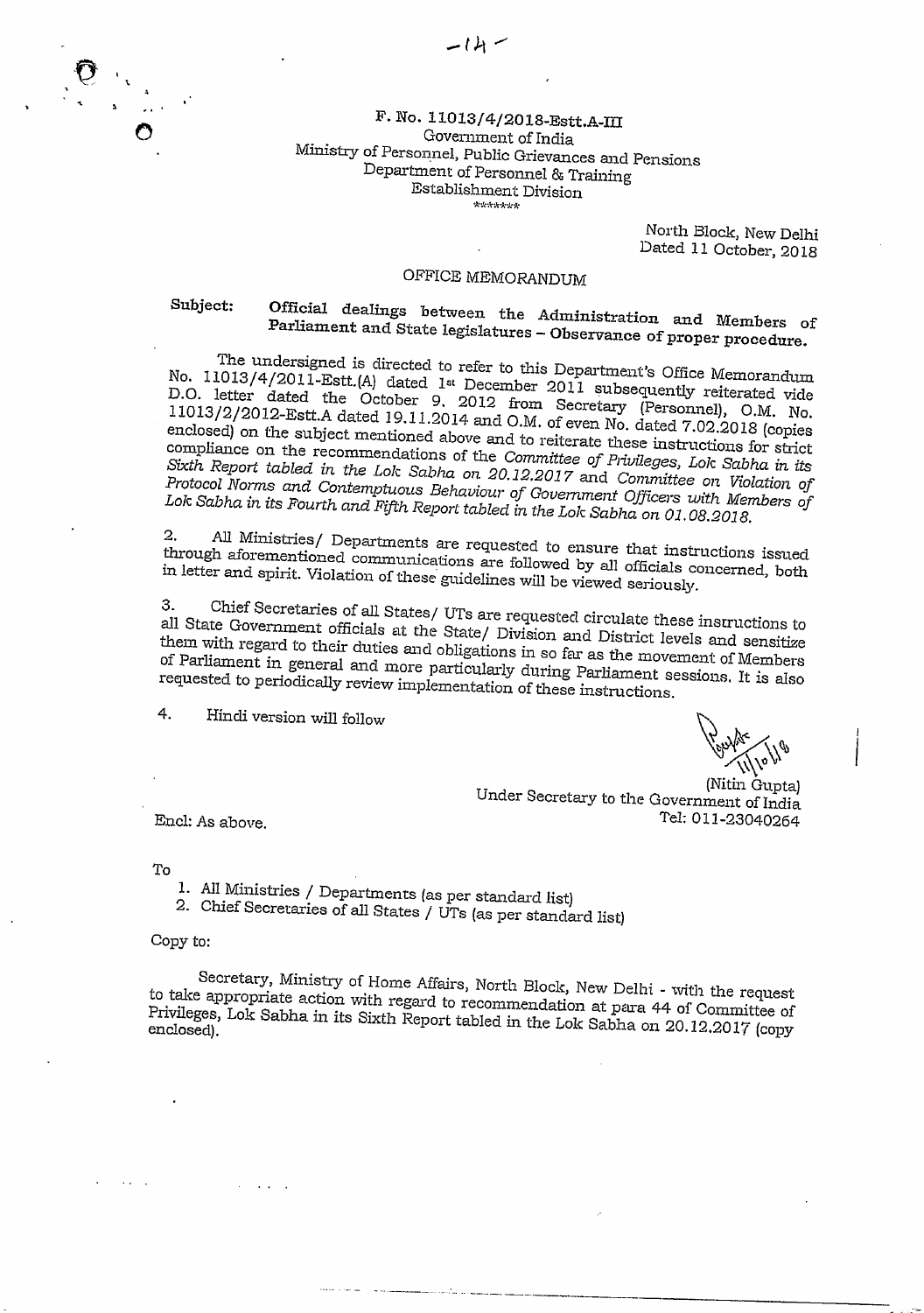# F. No. 11013/4/2018-Estt.A-III Government of India Ministry of Personnel', Public Grievances and Pensions Department of Personnel & Training Establishment Division

North Block, New Delhi Dated  $\int_0^{r}$ February, 2020

#### **OFFICE MEMORANDUM**

Subject: Official dealings between the Administration and Members of Parliament and State legislatures - Observance of proper procedure.

The Members of Parliament and State Legislatures, as the accredited representatives of the people, occupy a very important place in our democratic set-up. In connection with their duties, they often find it necessary to seek information from the Ministries/ Departments of the Government of India or the State Governments, or make suggestions for their consideration or ask for interviews with the officers.

2. The guidelines concerning official dealings between Administration and Members of Parliament and State Legislatures have been issued by the Ministry of Personnel, Public Grievances and Pensions and being reiterated from time to time. The provisions of the Central Secretariat Manual of Office Procedure regarding prompt disposal of communications from MPs have also been reiterated from time to time. However, keeping in view the instances of occasional non-observance of the above guidelines, a need was also felt by the Committee of Privileges of the Lok Sabha for consolidating and reiterating the existing instructions. Accordingly, revised comprehensive guidelines were issued by this Department vide Office Memorandum No. 11013/4/2011- Estt.(A) dated 1st December 2011 (copy enclosed). A copy of former Secretary (P)'s D.O. No. 11013/4/2011-Estt.(A) dated 9th October, 2012, O.M. No. 11013/2/2012-Estt.A dated 19.11.2014, O.M. of even No. dated 7.02.2018 and 11.10.2018 reiterating the said instructions are also enclosed for ready reference.

3. Instances have come to the notice of this Department on violation of Protocol Norms laid in the guidelines. Therefore, all the Ministries/ Departments are once again requested to ensure that instructions issued through aforementioned communications are followed by all officials concerned, both in letter and spirit. Violation of these guidelines will be viewed seriously.



**Contd..** 

t.